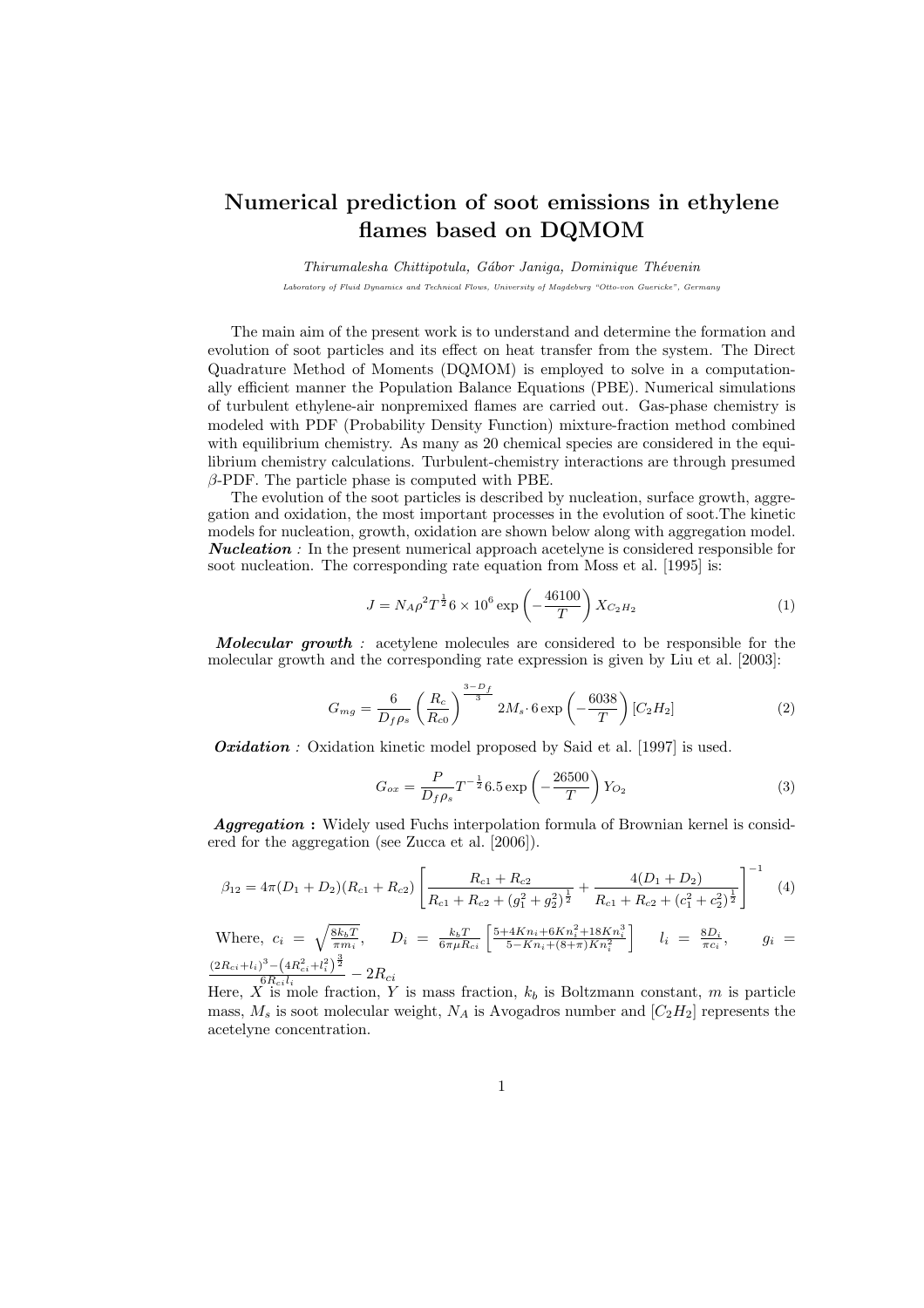Mono-variate population balance modeling is considered with particle diameter as the internal co-ordinate. With the DQMOM approach one needs to solve a limited number of scalar transport equations (typically 4-6) coupled with the Navier-Stokes equations. It is relatively easy to implement DQMOM in commercial CFD solvers (here Ansys-Fluent) and it can be extended for multivariate PBE. The DQMOM algorithm is coupled to Ansys-Fluent through a complex User Defined Function (UDF). In the literature, many experimental results can be found concerning soot formation in turbulent nonpremixed flames burning ethylene. Three different flames have been chosen for our simulations, involving different flow conditions and a wide range of Reynolds numbers as shown in Table 1.

| Flame | Fuel          | Rе             | $D$ (mm) | $u_i$ (m/s) | Reference                  |
|-------|---------------|----------------|----------|-------------|----------------------------|
|       |               | $C_2H_4$ 14600 | -3.0     | 52.0        | Kent and Honnery [1987]    |
|       |               | $C_2H_4$ 13500 | - 4.56   | 25.8        | Yang and Koylu [2005]      |
| Ш     | $C_2H_4$ 5700 |                | 9.0      | 6.3         | Coppalle and Joyeux [1994] |

Table 1: Different experimental test conditions considered for simulation

The comparison of simulation results with the experimental data demonstrates that the developed modeling approach can describe accurately the formation and evolution of soot particles in turbulent flames. Analysis of results shows that heat loss from the system is highly significant and there is a clear need for better radiation models in future investigations. Further tests involving other conditions and different fuels will be carried out in the near future.

#### References

- Coppalle, A. and Joyeux, D. [1994]. Temperature and soot volume fraction in turbulent diffusion flames: Measurements of mean and fluctuating values, Combustion and Flame 96: 275–285.
- Kent, J. H. and Honnery, D. [1987]. Soot and mixture fraction in turbulent diffusion flames, Combustion Science and Technology 54: 383-397.
- Liu, F., Guo, H., Smallwood, G. J. and Gulder, O. [2003]. Numerical modelling of soot formation and oxidation in laminar coflow non-smoking and smoking ethylene diffusion flames, Combustion Theory and Modelling 7: 301–315.
- Moss, J. B., Stewart, C. D. and Young, K. J. [1995]. Modelling soot formation and burnout in a high temperature laminar diffusion flame burning under oxygen-enriched conditions, Combustion and Flame 101: 491–500.
- Said, R., Garo, A. and Borghi, R. [1997]. Soot formation modeling for turbulent flames, Combustion and Flame 108: 71–86.
- Yang, B. and Koylu, U. O. [2005]. Detailed soot field in a turbulent non-premixed ethylene/air flame from laser scattering and extinction experiments, Combustion and Flame 141(3): 55–65.
- Zucca, A., Marchisio, D. L., Barresia, A. A. and Fox, R. O. [2006]. Implementation of the population balance equation in CFD codes for modelling soot formation in turbulent flames, Chemical Engineering Science 61: 87–95.